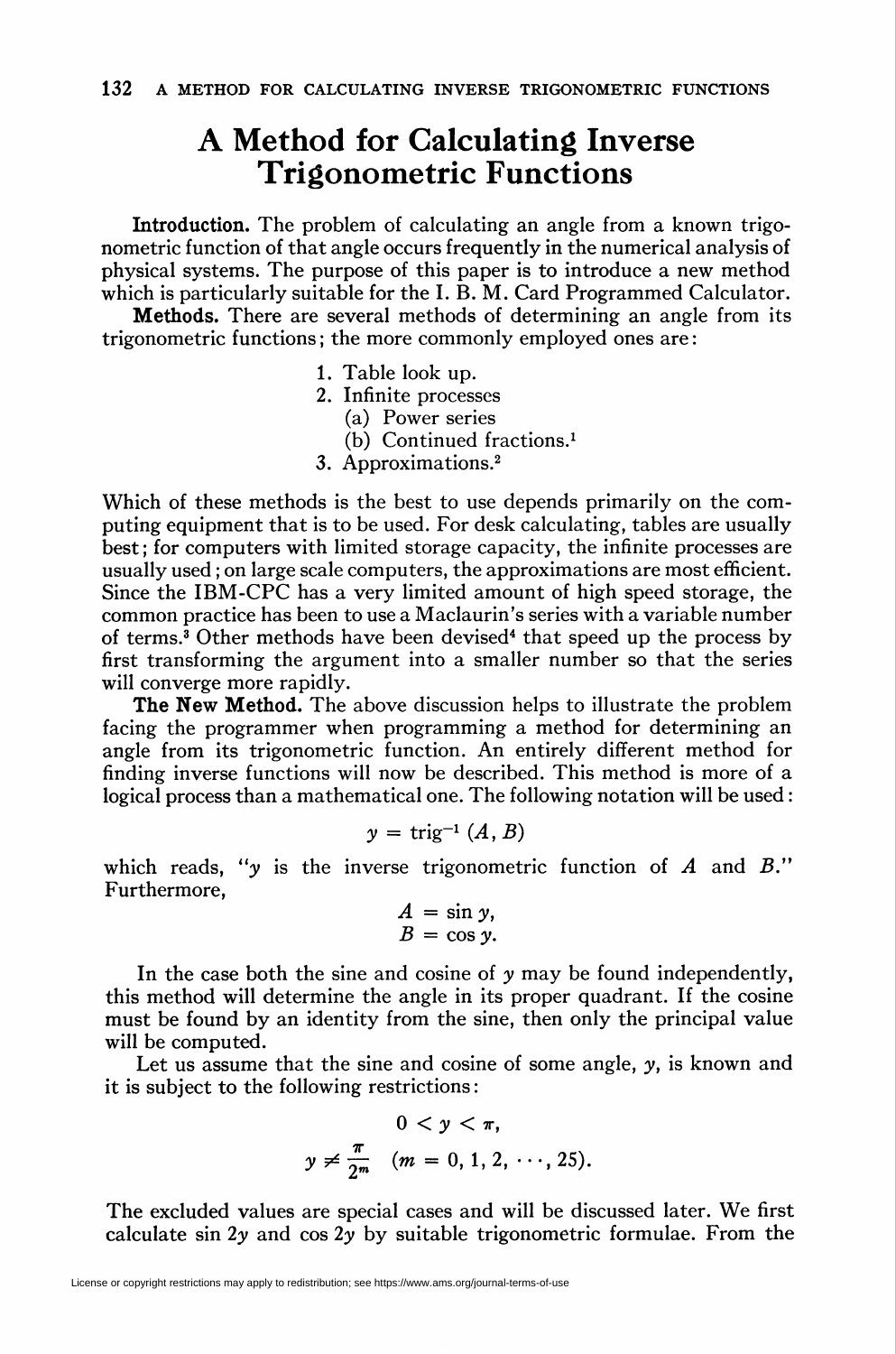first restriction,  $0 \lt y \lt \pi$ , we have sin  $y > 0$ ; if

$$
\sin 2y > 0
$$
, then  $0 < 2y < \pi$  and  $0 < y < \frac{\pi}{2}$ ,

but if

but if

same manner.

$$
\sin 2y < 0, \quad \text{then} \quad \pi < 2y < 2\pi \quad \text{and} \quad \frac{\pi}{2} < y < \pi.
$$

It is obvious then that a balance test of  $\sin 2\gamma$  will determine the quadrant of y; this information may be retained by storing the initial value of the quadrant. Calling the stored quantity  $\Sigma_1$ , it is seen that if

$$
0 < y < \frac{\pi}{2}, \quad \text{then} \quad \Sigma_1 = 0,
$$
\n
$$
\frac{\pi}{2} < y < \pi, \quad \text{then} \quad \Sigma_1 = \frac{\pi}{2}.
$$

From sin 2y and cos 2y we compute sin 4y and cos 4y and analyze in the

If  $\sin 2y > 0$  and  $\sin 4y > 0$ , then  $0 < y < \frac{\pi}{4}$  and  $\Sigma_2 = 0$ , if  $\sin 2y > 0$  and  $\sin 4y < 0$ , then  $\frac{\pi}{4} < y < \frac{\pi}{2}$  and  $\Sigma_2 = \frac{\pi}{4}$ , if  $\sin 2y < 0$  and  $\sin 4y > 0$ , then  $\frac{\pi}{2} < y < \frac{3\pi}{4}$  and  $\Sigma_2 = \frac{\pi}{2}$ , if  $\sin 2y < 0$  and  $\sin 4y < 0$ , then  $\frac{3\pi}{4} < y < \pi$  and  $\Sigma_2 = \frac{3\pi}{4}$ ,

where  $\Sigma_2$  is the initial value of the octant in which y lies. A comparison of the  $\Sigma_2$ 's and  $\Sigma_1$ 's will show that when

 $\sin 4y > 0$ , then  $\Sigma_2 = \Sigma_1$ 

and when

$$
\sin 4y < 0, \quad \text{then} \quad \Sigma_2 = \Sigma_1 + \frac{\pi}{4}.
$$

In fact, if the same analysis is extended the following generalization will be apparent:

When

$$
\sin 2^n y > 0, \quad \text{then} \quad \Sigma_n = \Sigma_{n-1},
$$

and when

$$
\sin 2^n y < 0, \quad \text{then} \quad \Sigma_n = \Sigma_{n-1} + \frac{\pi}{2^n}
$$

The  $\Sigma_n$  will be the initial value of the interval, of width  $\pi/2^n$ , in which y lies. If this process is continued until  $\pi/2^n$  is less than the maximum allowable error, then  $\Sigma_n$  will be the value of y. If the error is to be less than  $5 \times 10^{-8}$  then *n* must take on all values up to 26.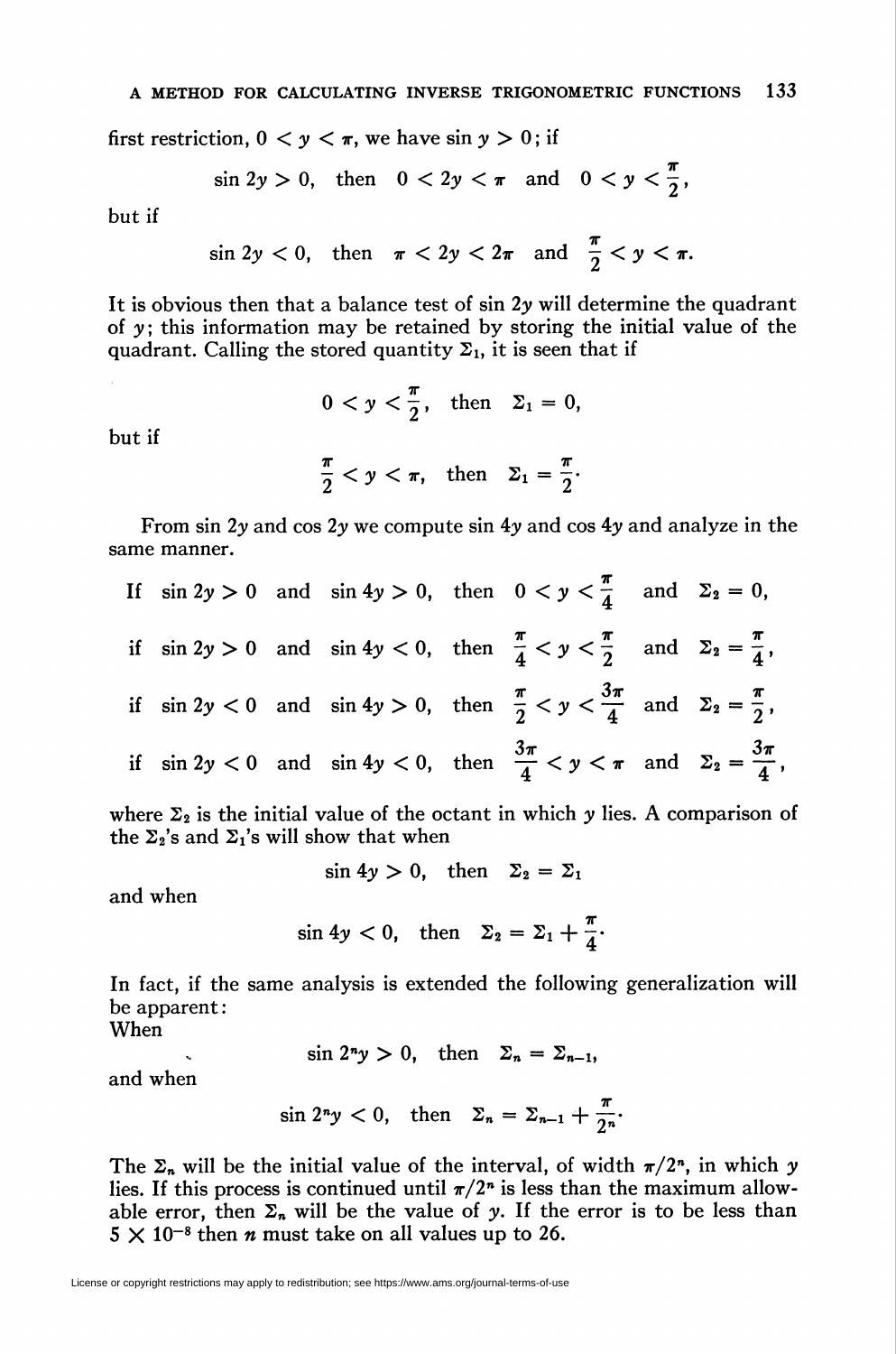The cases where  $y = \pi/2^m$  cause difficulty because

$$
\sin 2^n y = 0 \quad \text{if} \quad n \geq m.
$$

Actually, the number  $\Sigma_n$  is the answer, y, when  $n = m$  since  $\Sigma_n = \Sigma_m = \frac{\pi}{2m}$ .

Therefore, the first zero should be treated as a "minus" and all subsequent zeroes as "plus".

If

$$
y=0 \quad \text{or} \quad y=\pi,
$$

then

$$
\sin y = 0
$$

and

$$
\cos y = 1 \quad \text{or} \quad \cos y = -1;
$$

therefore, if  $\sin \gamma$  is zero, then a separate test must be made on the cosine to determine if  $y = 0$  or  $y = \pi$ .

The discussion thus far has assumed that  $y$  is in the first two quadrants; the method can be extended to third and fourth quadrant angles by three methods :

- 1. The absolute value of  $\sin y$  may be used and the final answer multiplied by minus one if sin y was originally negative. This gives answers in the range  $-\pi < y \leq \pi$ .
- 2. If sin y is negative, set  $\Sigma_0 = \pi$ ; in the previous discussion it was implied that  $\Sigma_0 = 0$ . This will give answers in the range  $0 \le y < 2\pi$ .
- 3. If sin y is negative, set  $\Sigma_0 = -\pi$ . This puts the same limits on y as method 1.

In most cases, either method 1 or method 3 is preferable to method 2.

Method 1 is illustrated in the flow diagram, Figure 1. In practice it is more convenient to store  $\sigma_n = \sum_n / \pi$  and  $p_n = 1/2^n$  instead of  $\sum_n$  and  $\pi/2^n$ , respectively. Since  $p_n = \frac{1}{2}p_{n-1}$ , any rounding error will be positive and the sum  $\sigma_n$  will include the errors of all  $p_k$ 's where  $k \leq n$ . This error may be as large as six in the last digit. This error may be reduced by always rounding to an even number or by carrying an extra digit in  $p_n$  and  $\sigma_n$ ; obviously both methods have disadvantages. The following is still another way in which the rounding error may be reduced and also save storage space. Let  $a_n = 0$  or  $a_n = 1$ , depending on whether the term is to be omitted or added; also let  $n = 0, 1, 2, \dots, N$ ; then

$$
y=\Sigma_N=\pi\sigma_N
$$

and

$$
\sigma_N = \frac{a_1}{2} + \frac{a_2}{4} + \frac{a_3}{8} + \cdots + \frac{a_N}{2^N} ;
$$

factoring out  $\frac{1}{2^N}$ , then

$$
\sigma_N = \frac{1}{2^N}(a_1 2^{N-1} + a_2 2^{N-2} + a_3 2^{N-3} + \cdots + a_N)
$$

or

$$
2^N \sigma_N = \{ \{ \lfloor (2a_1 + a_2) 2 + a_3 \rfloor 2 + a_4 \} 2 + \cdots + a_N \}.
$$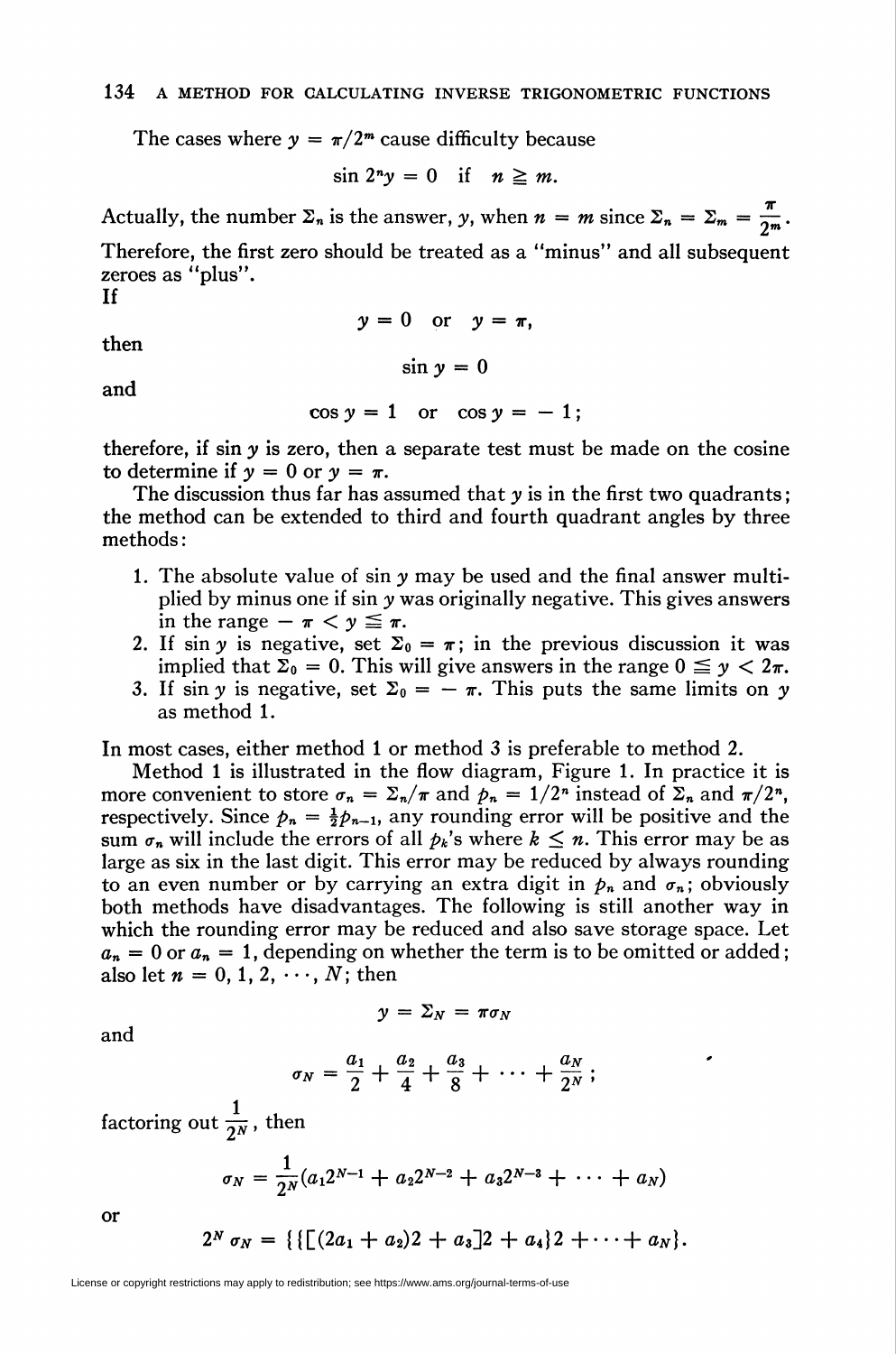

Fig. 1.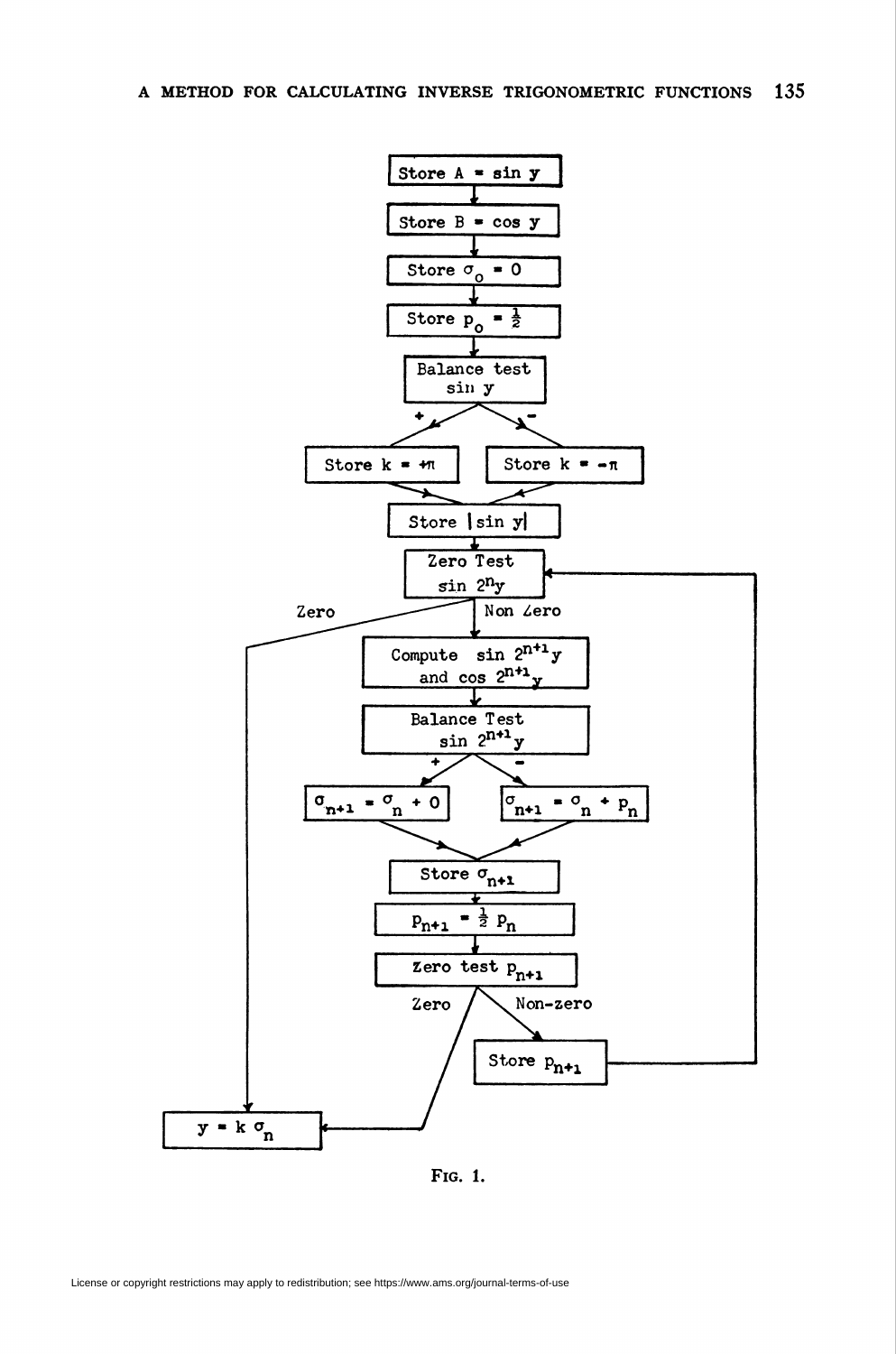The quantity  $Z_N = 2^N \sigma_N$  may be computed by the following formula:

$$
Z_{n+1} = 2Z_n + a_{n+1}
$$

where  $Z_0 = 0$  and *n* has the same meaning as before. The quantity thus computed is a whole number and is therefore exact, the only rounding error will be in the final multiplication by  $\pi/2^N$ . The number of times Z has been computed is subtracted from  $N$  so that the process may be stopped when this quantity,  $b_n$ , is equal to zero. This also saves storage space since only two digits of N need to be stored rather than seven or more of  $p_n$ . The flow diagram illustrating this method is shown in Figure 2.

In computing  $\sin 2^{n+1}y$  and  $\cos 2^{n+1}y$  both  $\sin 2^n y$  and  $\cos 2^n y$  must be used in each ; otherwise the condition

$$
(\sin 2^{n+1}y)^2 + (\cos 2^{n+1}y)^2 = 1
$$

will not always be satisfied. As an example, suppose the following formula is used :

$$
\cos 2^{n+1}y = 2(\cos 2^n y)^2 - 1.
$$

If  $\sin y \leq .0003162$ , then  $\cos y = 1.0000000$  (the error being less than  $5 \times 10^{-8}$  and cos  $2^{n}y = 1.0000000$  for all n; this is obviously incorrect. A better formula to use is

$$
\cos 2^{n+1}y = (\cos 2^n y)^2 - (\sin 2^n y)^2.
$$

By defining the quantities

$$
F(n, y) = \cos 2^n y + \sin 2^n y
$$

and

$$
G(n, y) = \cos 2^n y - \sin 2^n y,
$$

then

$$
\cos 2^{n+1}y = F(n, y) \cdot G(n, y)
$$

and

$$
\sin 2^{n+1}y = F(n, y)^2 - 1.
$$

Although the above formulations are clumsy, they are necessary in order that the calculation can be made on the IBM 605 calculator. The programming for an unmodified 605 is given at the end of the article. All threedigit storage units are put on an 8-6 assignment and one full sweep of program steps is impulsed. The quantities  $\sin y$  and  $\cos y$  are read into Factor Storage 1, 2, 3 and 4 and the answer is read out of the third through tenth positions of the counter. During computation, Fl, 2 is used to store sin  $2^{n+1}y$  and  $F(n, y)$ ; F3, 4 is used to store cos  $2^{n+1}y$ ;  $Z_n$  is stored in G1, 2 and  $b_n$  in G3. The following modifications would save program steps but would require additional tabulator wiring. General storage 1 and 2 can be cleared by the tabulator instead of on program step 10 to set  $Z_0 = 0$ . The quantity  $b_0 = N$  may be read from a card or emitted from the tabulator into G3. If the tube located at panel 1-7T is removed, the absolute value of a number may be read in on one program step instead of taking three. If the final multiplication is carried out on a separate card cycle, steps 50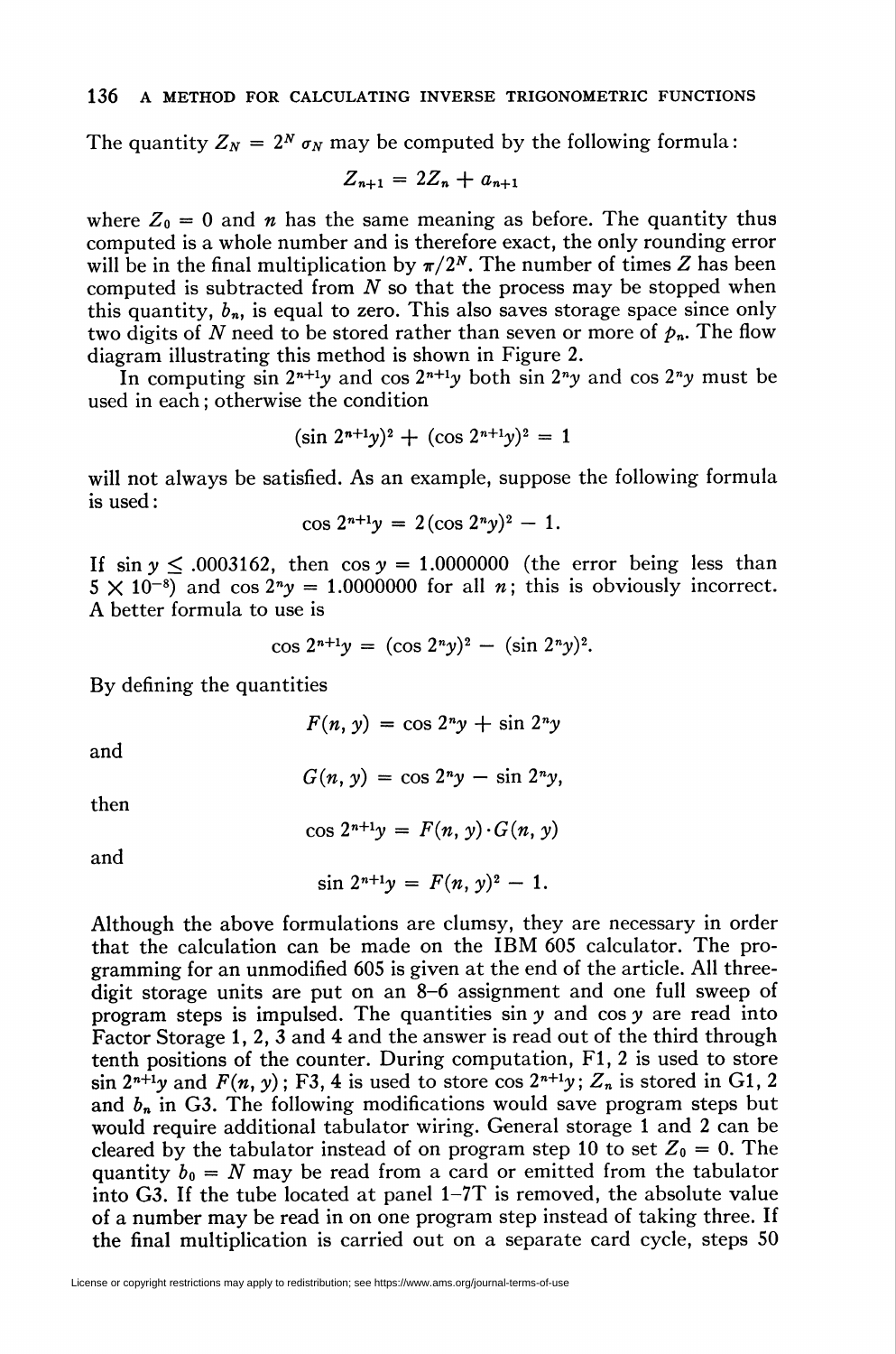



through 60 may also be eliminated. This programming allows y to be any value in the region  $-\pi < y < \pi$ , but excludes the possibility  $y = \pi$ .

In the worst cases, this method requires a little over two seconds which in CPC operation is less than six card cycles. This compares favorably with the time required by other methods to attain the same accuracy, and unlike most other methods does not require extra card cycles for determining the quadrant of the answer.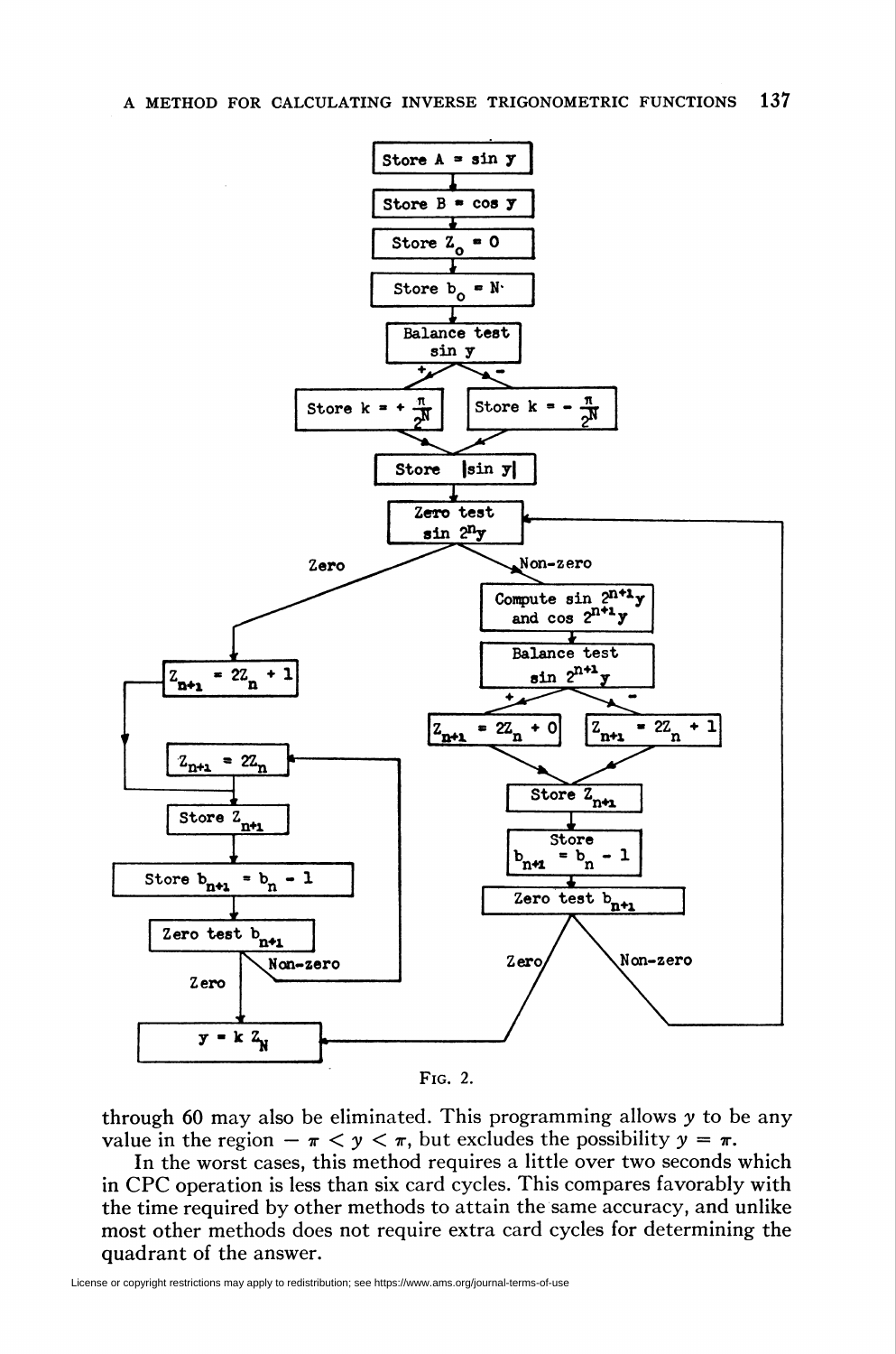## 605 PROGRAMMING

| Step                                          |                                                                                          |                                                               |                                                 | Suppress<br>on                               | Notes                                                                      |
|-----------------------------------------------|------------------------------------------------------------------------------------------|---------------------------------------------------------------|-------------------------------------------------|----------------------------------------------|----------------------------------------------------------------------------|
| 1<br>$\boldsymbol{2}$<br>3<br>4               | Emit 2<br>MQRO<br>F <sub>12</sub> RO<br>P. U. Rpt.                                       | MQRI<br>Emit 6<br>ECRI –<br>P. U. Rpt.                        | Ri 2nd<br>Prog. Exp No. 1<br>Bal. Test<br>Reset | 1<br>1<br>1<br>1, –                          | Program expansion No. 1<br>is G3RI, Ri 6th                                 |
| 5<br>$\bar{6}$<br>$\tilde{7}$<br>8<br>9<br>10 | No. 1<br>F <sub>12</sub> RO<br><b>ECRO</b><br>F <sub>12</sub> RO                         | Del.<br>ECRI+<br>F12RI<br>Zero Test<br>ECRI+<br>G3RI<br>G12RI | Reset<br>Bal. Test<br>P. U. Gp. Sup. 1          | $1, -$<br>1, Non zero<br>1                   |                                                                            |
| 11<br>12<br>13<br>14<br>15<br>16              | F34RO<br><b>ECRO</b><br><b>ECRO</b><br>F <sub>12</sub> RO<br><b>F12RO</b><br><b>ECRR</b> | $ECRI+$<br>MQRI<br>G4RI<br>ECRI-<br>ECRI-<br>F12RI            | Ro 6th                                          |                                              | * D.O. Rpt. Del. if Repeat<br>selector one is up.                          |
| 17<br>18<br>19<br>20                          | F <sub>12</sub> RO<br><b>ECRR</b><br>G4RO<br>F <sub>12</sub> RO                          | Mult+<br>F34RI<br>MQRI<br>Mult+                               | Ro 6th                                          |                                              |                                                                            |
| 21<br>22<br>23<br>24                          | F34RO<br>$\frac{1}{2}$ adj.<br><b>ECRR</b><br>Emit 1                                     | ECRI+<br>F34 RI<br>$ECRI+$                                    | Ri 2nd<br>RO 3rd                                | $-$ , 2                                      |                                                                            |
| 25<br>26<br>27<br>28                          | G12RO<br>G12RO<br>ECRR<br>P. U. Gp.                                                      | $ECRI+$<br>$ECRI+$<br>G12RI                                   |                                                 | Non zero                                     |                                                                            |
| 29<br>30<br>31<br>32                          | Sup <sub>2</sub><br>F12RO<br><b>ECRO</b><br>ECRR<br>F <sub>12</sub> RO                   | $ECRI+$<br>MORI<br>G4RI<br>$Mult+$                            | Ro 6th                                          |                                              |                                                                            |
| 33<br>34<br>35<br>36                          | <b>ECRR</b><br>G3RO<br>G4RO<br>F <sub>12</sub> RO                                        | F12RI<br>ECRI+<br>G3RI<br>ECRI+                               | Ro 6th<br>Ri 6th<br>Ri 6th                      |                                              |                                                                            |
| 37<br>38<br>39<br>40                          | G3RO<br>G4RO<br>F12RO<br>$\frac{1}{2}$ adj.                                              | MQRO<br>MQRI<br>Mult+                                         | F12RI<br>Ri 2nd                                 |                                              |                                                                            |
| 41<br>42<br>43<br>44                          | Emit 1<br><b>ECRO</b><br>G3RO<br>MQRO                                                    | MQRI<br>G3RI<br>$ECRI-$<br>ECRI –                             | Ri 5th<br>Ro 6th<br>Ri 6th<br>Ri 6th            |                                              |                                                                            |
| 45<br>46<br>47<br>48                          | ECRR<br>G3RO<br><b>ECRR</b>                                                              | F12RI<br>ECRI+<br>Zero Test<br>G3RI                           | Ro 3rd<br>Ri 6th                                |                                              |                                                                            |
| 49<br>50<br>51                                | <b>F12RO</b><br>Emit 4<br>Emit 8                                                         | ECRI-<br>F34RI<br>Prog. Exp 2                                 | Prog. Rpt.<br>Ri 2nd<br>Ri 2nd                  | Zero<br>Non zero<br>Non zero                 | Program expansion 2 is<br>$ECRI +$ , Ri 6th                                |
| 52                                            | Emit 3                                                                                   | $ECRI+$                                                       | Prog. Exp 3                                     | Non zero                                     | Program expansion 3 is<br>Ri 3rd, Ri 4th                                   |
| 53<br>54<br>55                                | Emit 1<br>ECRR<br>G12RO                                                                  | ECRI+<br>MQRI<br>MQRI                                         | Ri 5th<br>Ro 2nd<br>Emit 6                      | Non zero<br>Non zero<br>Non zero<br>Non zero | * Multiply plus if repeat                                                  |
| 56<br>57<br>58<br>59                          | F34RO<br>ECRR<br>F34RO<br>G12RO                                                          | F34RI<br>ECRI+<br>*                                           | Ro 6th                                          | Non zero<br>Non zero<br>Non zero             | selector 1 is normal,<br>minus if transferred<br>* Multiply plus if repeat |
| 60                                            | $\frac{1}{2}$ adj.                                                                       |                                                               | Ri 2nd                                          | Non zero                                     | selector 1 is normal,<br>minus if transferred                              |

License or copyright restrictions may apply to redistribution; see https://www.ams.org/journal-terms-of-use